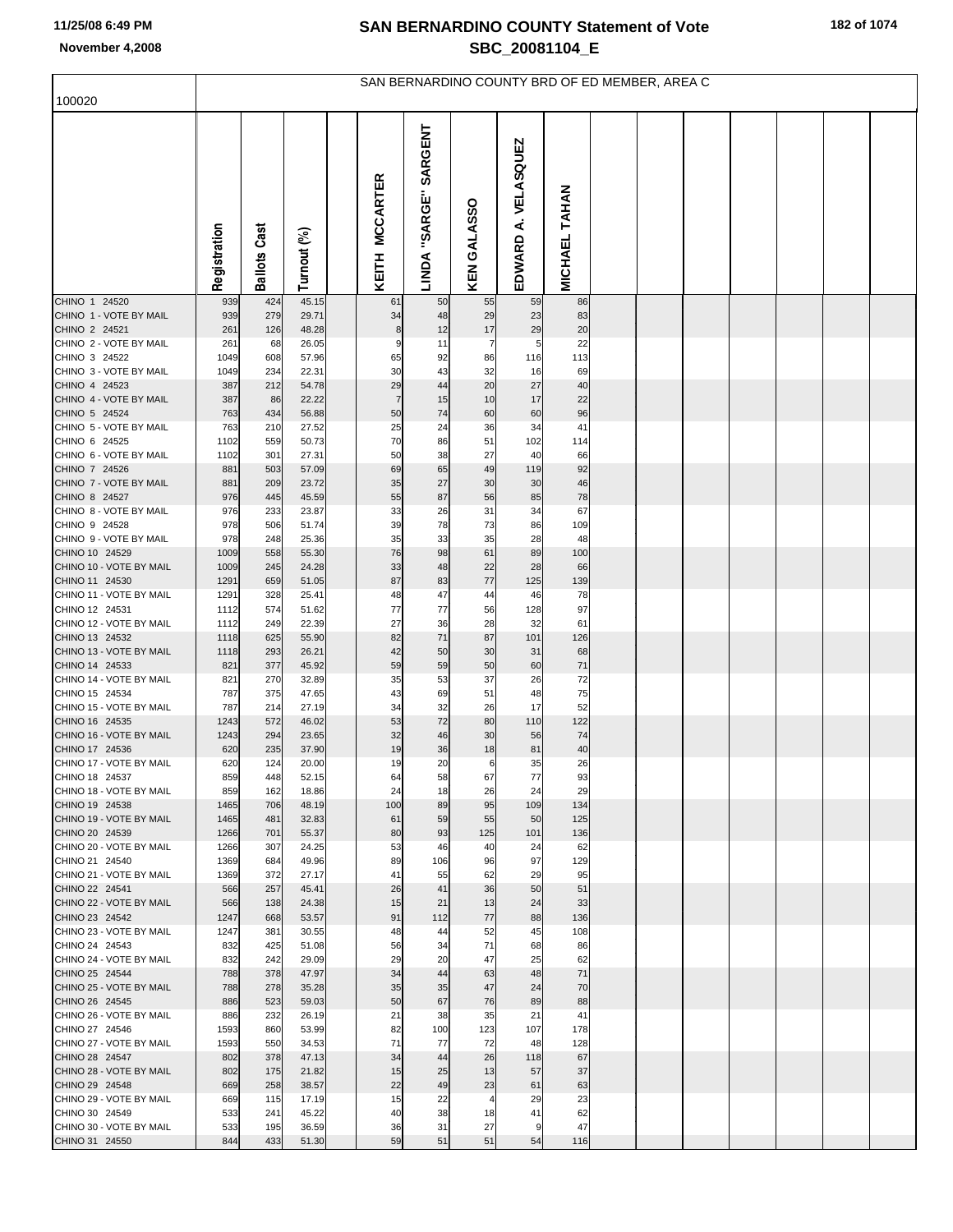|                                                      | SAN BERNARDINO COUNTY BRD OF ED MEMBER, AREA C |                     |                |  |                          |                          |                            |                        |                                                                 |  |  |  |  |                        |  |
|------------------------------------------------------|------------------------------------------------|---------------------|----------------|--|--------------------------|--------------------------|----------------------------|------------------------|-----------------------------------------------------------------|--|--|--|--|------------------------|--|
| 100020                                               |                                                |                     |                |  |                          |                          |                            |                        |                                                                 |  |  |  |  |                        |  |
|                                                      | Registration                                   | <b>Ballots Cast</b> | Turnout (%)    |  | <b>MCCARTER</b><br>KEITH | SARGENT<br>LINDA "SARGE" | KEN GALASSO                | A. VELASQUEZ<br>EDWARD | <b>MICHAEL TAHAN</b>                                            |  |  |  |  |                        |  |
| CHINO 31 - VOTE BY MAIL                              | 844                                            | 259                 | 30.69          |  | 43                       | 31                       | 27                         | 29                     | 64                                                              |  |  |  |  |                        |  |
| CHINO 32 24551<br>CHINO 32 - VOTE BY MAIL            |                                                |                     | 60.00<br>0.00  |  | $\mathbf 0$              | $\mathbf 0$              | ***********<br>$\mathbf 0$ | $\Omega$               | Insufficient Turnout to Protect Voter Privacy<br>$\overline{0}$ |  |  |  |  | *********              |  |
| CHINO 33 24552                                       |                                                |                     | 0.00           |  | $\Omega$                 | $\mathbf 0$              | $\mathbf 0$                | $\mathbf 0$            | $\mathbf 0$                                                     |  |  |  |  |                        |  |
| CHINO 33 - VOTE BY MAIL                              |                                                |                     | 0.00           |  |                          | $\Omega$                 | $\Omega$                   | $\Omega$               |                                                                 |  |  |  |  |                        |  |
| CHINO 34 24553                                       | 512                                            | 192                 | 37.50          |  | 20                       | 25                       | 23                         | 26                     | 39                                                              |  |  |  |  |                        |  |
| CHINO 34 - VOTE BY MAIL<br>CHINO 35 24554            | 512<br>644                                     | 182<br>314          | 35.55<br>48.76 |  | 30<br>50                 | 27<br>50                 | 19<br>28                   | 12<br>53               | 50<br>62                                                        |  |  |  |  |                        |  |
| CHINO 35 - VOTE BY MAIL                              | 644                                            | 186                 | 28.88          |  | 33                       | 19                       | 21                         | 24                     | 50                                                              |  |  |  |  |                        |  |
| CHINO 36 24555                                       | 215                                            | 120                 | 55.81          |  | 10                       | 25                       | 8                          | 17                     | 19                                                              |  |  |  |  |                        |  |
| CHINO 36 - VOTE BY MAIL                              | 215                                            | $\overline{2}$      | 0.93           |  |                          | $***$                    |                            |                        | <b>Insufficient Turnout to Protect Voter Privacy</b>            |  |  |  |  | *********              |  |
| CHINO 37 24556<br>CHINO 37 - VOTE BY MAIL            | 55<br>55                                       | 39<br>$\Omega$      | 70.91          |  |                          | 0<br>$\Omega$            | 11<br>$\overline{0}$       | 5<br>$\mathbf 0$       | 8<br>$\Omega$                                                   |  |  |  |  |                        |  |
| CHINO 38 24557                                       | $\mathcal{C}$                                  | $\Omega$            | 0.00<br>0.00   |  | $\Omega$                 | $\Omega$                 | $\mathbf 0$                | $\mathbf{0}$           |                                                                 |  |  |  |  |                        |  |
| CHINO 38 - VOTE BY MAIL                              | $\overline{0}$                                 | $\Omega$            | 0.00           |  |                          | $\Omega$                 | $\Omega$                   | $\Omega$               |                                                                 |  |  |  |  |                        |  |
| CHINO 39 24558                                       | 12                                             | 7                   | 58.33          |  |                          | C                        | C                          | $\Omega$               |                                                                 |  |  |  |  |                        |  |
| CHINO 39 - VOTE BY MAIL                              | 12                                             |                     | 0.00           |  |                          |                          |                            |                        |                                                                 |  |  |  |  |                        |  |
| CHINO 40 24559<br>CHINO 40 - VOTE BY MAIL            | 11<br>11                                       |                     | 81.82<br>0.00  |  |                          | $\Omega$                 |                            | $\Omega$               |                                                                 |  |  |  |  |                        |  |
| CHINO 41 24560                                       | 35                                             | 27                  | 77.14          |  |                          | 5                        |                            | $\Omega$               |                                                                 |  |  |  |  |                        |  |
| CHINO 41 - VOTE BY MAIL                              | 35                                             | $\mathbf 0$         | 0.00           |  | $\Omega$                 | $\Omega$                 | $\Omega$                   |                        |                                                                 |  |  |  |  |                        |  |
| CHINO 42 24561                                       | 25                                             | 17                  | 68.00          |  | 3                        | $\overline{0}$           | $\overline{\mathbf{c}}$    |                        |                                                                 |  |  |  |  |                        |  |
| CHINO 42 - VOTE BY MAIL<br>CHINO 43 24562            | 25                                             | $\overline{2}$<br>3 | 8.00<br>100.00 |  |                          |                          | ***********<br>*********** |                        | Insufficient Turnout to Protect Voter Privacy                   |  |  |  |  | *********<br>********* |  |
| CHINO 43 - VOTE BY MAIL                              |                                                |                     | 0.00           |  | $\Omega$                 | $\Omega$                 | $\overline{0}$             | $\Omega$               | Insufficient Turnout to Protect Voter Privacy                   |  |  |  |  |                        |  |
| CHINO 44 24563                                       |                                                |                     | 0.00           |  | $\Omega$                 | $\mathbf{0}$             | $\mathbf 0$                | $\Omega$               |                                                                 |  |  |  |  |                        |  |
| CHINO 44 - VOTE BY MAIL                              |                                                |                     | 0.00           |  | $\mathbf{0}$             | $\mathbf 0$              | $\Omega$                   | $\Omega$               |                                                                 |  |  |  |  |                        |  |
| CHINO 45 24564<br>CHINO 45 - VOTE BY MAIL            |                                                |                     | 0.00           |  | $\Omega$<br>$\mathbf 0$  | $\mathbf 0$              | 0                          |                        |                                                                 |  |  |  |  |                        |  |
| CHINO 46 24565                                       |                                                |                     | 0.00<br>100.00 |  |                          | $\overline{0}$           | $\pmb{0}$<br>***********   |                        | Insufficient Turnout to Protect Voter Privacy                   |  |  |  |  | *********              |  |
| CHINO 46 - VOTE BY MAIL                              |                                                |                     | 0.00           |  | $\mathbf 0$              | $\overline{0}$           | $\overline{0}$             | $\overline{0}$         | $\overline{0}$                                                  |  |  |  |  |                        |  |
| CHINO HILLS 1 24579                                  | 1117                                           | 912                 | 81.65          |  | 118                      | 112                      | 130                        | 109                    | 160                                                             |  |  |  |  |                        |  |
| CHINO HILLS 1 - VOTE BY MAIL                         | 1117                                           | 379                 | 33.93          |  | 40                       | 54                       | 57                         | 32                     | 99                                                              |  |  |  |  |                        |  |
| CHINO HILLS 2 24580<br>CHINO HILLS 2 - VOTE BY MAIL  | 1086<br>1086                                   | 174<br>295          | 16.02<br>27.16 |  | 32<br>38                 | 23<br>33                 | 17<br>37                   | 22<br>20               | 32<br>75                                                        |  |  |  |  |                        |  |
| CHINO HILLS 3 24581                                  | 994                                            | 383                 | 38.53          |  | 52                       | 40                       | 47                         | 43                     | 88                                                              |  |  |  |  |                        |  |
| CHINO HILLS 3 - VOTE BY MAIL                         | 994                                            | 308                 | 30.99          |  | 44                       | 32                       | 38                         | 13                     | 60                                                              |  |  |  |  |                        |  |
| CHINO HILLS 4 24582                                  | 1052                                           | 547                 | 52.00          |  | 74                       | 99                       | 79                         | 57                     | 90                                                              |  |  |  |  |                        |  |
| CHINO HILLS 4 - VOTE BY MAIL<br>CHINO HILLS 5 24583  | 1052<br>1096                                   | 330<br>557          | 31.37<br>50.82 |  | 45<br>80                 | 60<br>70                 | 25<br>88                   | 25<br>64               | 77<br>99                                                        |  |  |  |  |                        |  |
| CHINO HILLS 5 - VOTE BY MAIL                         | 1096                                           | 310                 | 28.28          |  | 45                       | 48                       | 34                         | 28                     | 79                                                              |  |  |  |  |                        |  |
| CHINO HILLS 6 24584                                  | 969                                            | 549                 | 56.66          |  | 74                       | 70                       | 74                         | 75                     | 113                                                             |  |  |  |  |                        |  |
| CHINO HILLS 6 - VOTE BY MAIL                         | 969                                            | 310                 | 31.99          |  | 40                       | 44                       | 36                         | 19                     | 83                                                              |  |  |  |  |                        |  |
| CHINO HILLS 7 24585<br>CHINO HILLS 7 - VOTE BY MAIL  | 1375<br>1375                                   | 679<br>461          | 49.38<br>33.53 |  | 72<br>65                 | 73<br>55                 | 95<br>48                   | 70<br>26               | 155<br>117                                                      |  |  |  |  |                        |  |
| CHINO HILLS 8 24586                                  | 1055                                           | 535                 | 50.71          |  | 70                       | 61                       | 69                         | 57                     | 104                                                             |  |  |  |  |                        |  |
| CHINO HILLS 8 - VOTE BY MAIL                         | 1055                                           | 356                 | 33.74          |  | 28                       | 39                       | 53                         | 15                     | 106                                                             |  |  |  |  |                        |  |
| CHINO HILLS 9 24587                                  | 654                                            | 276                 | 42.20          |  | 28                       | 35                       | 41                         | 28                     | 50                                                              |  |  |  |  |                        |  |
| CHINO HILLS 9 - VOTE BY MAIL<br>CHINO HILLS 10 24588 | 654<br>1089                                    | 251<br>518          | 38.38<br>47.57 |  | 34<br>50                 | 40<br>56                 | 48<br>65                   | 9<br>49                | 57<br>109                                                       |  |  |  |  |                        |  |
| CHINO HILLS 10 - VOTE BY MAI                         | 1089                                           | 431                 | 39.58          |  | 47                       | 42                       | 63                         | 26                     | 113                                                             |  |  |  |  |                        |  |
| CHINO HILLS 11 24589                                 | 961                                            | 424                 | 44.12          |  | 57                       | 58                       | 35                         | 45                     | 112                                                             |  |  |  |  |                        |  |
| CHINO HILLS 11 - VOTE BY MAI                         | 961                                            | 285                 | 29.66          |  | 54                       | 34                       | 25                         | 15                     | 66                                                              |  |  |  |  |                        |  |
| CHINO HILLS 12 24590<br>CHINO HILLS 12 - VOTE BY MAI | 913<br>913                                     | 461<br>286          | 50.49<br>31.33 |  | 74<br>45                 | 57<br>52                 | 74<br>39                   | 54<br>18               | 90<br>53                                                        |  |  |  |  |                        |  |
| CHINO HILLS 13 24591                                 | 752                                            | 395                 | 52.53          |  | 57                       | 50                       | 39                         | 47                     | 82                                                              |  |  |  |  |                        |  |
| CHINO HILLS 13 - VOTE BY MAI                         | 752                                            | 244                 | 32.45          |  | 20                       | 26                       | 43                         | 17                     | 55                                                              |  |  |  |  |                        |  |
| CHINO HILLS 14 24592                                 | 1331                                           | 687                 | 51.62          |  | 74                       | 89                       | 114                        | 69                     | 140                                                             |  |  |  |  |                        |  |
| CHINO HILLS 14 - VOTE BY MAI<br>CHINO HILLS 15 24593 | 1331<br>925                                    | 396<br>457          | 29.75<br>49.41 |  | 39<br>47                 | 70<br>54                 | 75<br>75                   | 22<br>45               | 79<br>101                                                       |  |  |  |  |                        |  |
| CHINO HILLS 15 - VOTE BY MAI                         | 925                                            | 267                 | 28.86          |  | 38                       | 37                       | 51                         | 19                     | 54                                                              |  |  |  |  |                        |  |
|                                                      |                                                |                     |                |  |                          |                          |                            |                        |                                                                 |  |  |  |  |                        |  |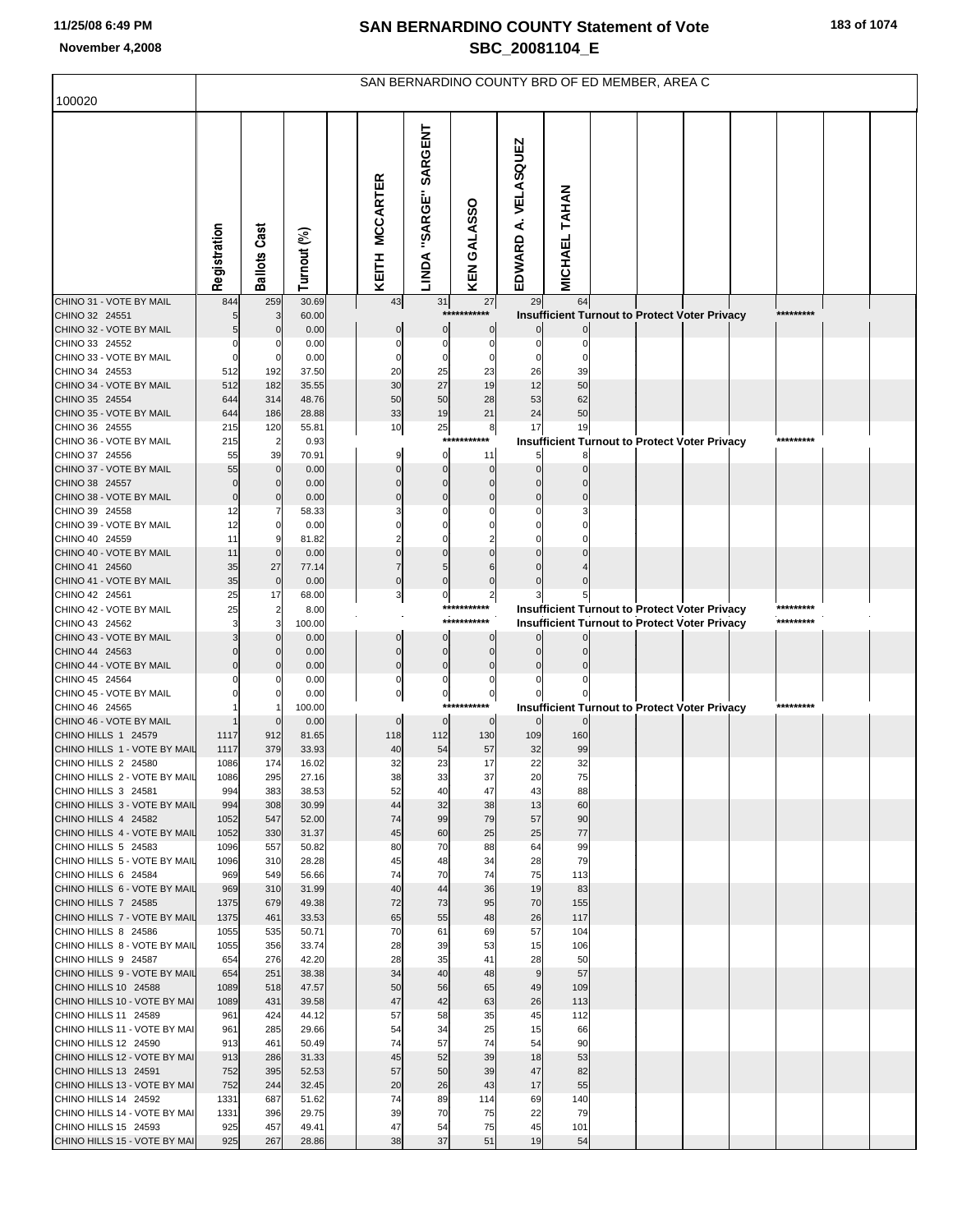|  |  |  | 184 of 1074 |
|--|--|--|-------------|
|--|--|--|-------------|

|                                                      | SAN BERNARDINO COUNTY BRD OF ED MEMBER, AREA C |                            |                |  |                            |                             |                                 |                        |                      |  |  |                                                      |  |           |  |
|------------------------------------------------------|------------------------------------------------|----------------------------|----------------|--|----------------------------|-----------------------------|---------------------------------|------------------------|----------------------|--|--|------------------------------------------------------|--|-----------|--|
| 100020                                               |                                                |                            |                |  |                            |                             |                                 |                        |                      |  |  |                                                      |  |           |  |
|                                                      | Registration                                   | <b>Ballots Cast</b>        | Turnout (%)    |  | <b>MCCARTER</b><br>KEITH   | SARGENT<br>"SARGE"<br>LINDA | KEN GALASSO                     | A. VELASQUEZ<br>EDWARD | <b>MICHAEL TAHAN</b> |  |  |                                                      |  |           |  |
| CHINO HILLS 16 24594                                 | 889                                            | 366                        | 41.17          |  | 51                         | 49                          | 32                              | 42                     | 80                   |  |  |                                                      |  |           |  |
| CHINO HILLS 16 - VOTE BY MAI<br>CHINO HILLS 17 24595 | 889<br>1353                                    | 355<br>551                 | 39.93<br>40.72 |  | 48<br>73                   | 66<br>86                    | 23<br>62                        | 25<br>87               | 105<br>118           |  |  |                                                      |  |           |  |
| CHINO HILLS 17 - VOTE BY MAI                         | 1353                                           | 437                        | 32.30          |  | 61                         | 59                          | 41                              | 48                     | 114                  |  |  |                                                      |  |           |  |
| CHINO HILLS 18 24596                                 | 1264                                           | 582                        | 46.04          |  | 60                         | 61                          | 116                             | 36                     | 136                  |  |  |                                                      |  |           |  |
| CHINO HILLS 18 - VOTE BY MAI                         | 1264                                           | 450                        | 35.60          |  | 33                         | 61                          | 75                              | 30                     | 109                  |  |  |                                                      |  |           |  |
| CHINO HILLS 19 24597                                 | 863                                            | 388                        | 44.96          |  | 35                         | 45                          | 84                              | 29                     | 92                   |  |  |                                                      |  |           |  |
| CHINO HILLS 19 - VOTE BY MAI<br>CHINO HILLS 20 24598 | 863<br>1246                                    | 370<br>686                 | 42.87<br>55.06 |  | 33<br>78                   | 50<br>80                    | 55<br>95                        | 10<br>53               | 109<br>143           |  |  |                                                      |  |           |  |
| CHINO HILLS 20 - VOTE BY MAI                         | 1246                                           | 374                        | 30.02          |  | 36                         | 48                          | 40                              | 26                     | 95                   |  |  |                                                      |  |           |  |
| CHINO HILLS 21 24599                                 | 1114                                           | 589                        | 52.87          |  | 86                         | 77                          | 78                              | 67                     | 125                  |  |  |                                                      |  |           |  |
| CHINO HILLS 21 - VOTE BY MAI                         | 1114                                           | 298                        | 26.75          |  | 39                         | 53                          | 46                              | 15                     | 65                   |  |  |                                                      |  |           |  |
| CHINO HILLS 22 24600                                 | 1283                                           | 624                        | 48.64          |  | 79                         | 78                          | 106                             | 49                     | 126                  |  |  |                                                      |  |           |  |
| CHINO HILLS 22 - VOTE BY MAI<br>CHINO HILLS 23 24601 | 1283<br>1243                                   | 444<br>731                 | 34.61<br>58.81 |  | 35<br>96                   | 38<br>92                    | 82<br>106                       | 22<br>78               | 118<br>148           |  |  |                                                      |  |           |  |
| CHINO HILLS 23 - VOTE BY MAI                         | 1243                                           | 294                        | 23.65          |  | 32                         | 45                          | 46                              | 33                     | 67                   |  |  |                                                      |  |           |  |
| CHINO HILLS 24 24602                                 | 1067                                           | 515                        | 48.27          |  | 47                         | 74                          | 68                              | 114                    | 99                   |  |  |                                                      |  |           |  |
| CHINO HILLS 24 - VOTE BY MAI                         | 1067                                           | 239                        | 22.40          |  | 39                         | 28                          | 30                              | 37                     | 52                   |  |  |                                                      |  |           |  |
| CHINO HILLS 25 24603                                 | 856                                            | 370                        | 43.22          |  | 38                         | 54                          | 42                              | 72                     | 72                   |  |  |                                                      |  |           |  |
| CHINO HILLS 25 - VOTE BY MAI<br>CHINO HILLS 26 24604 | 856<br>1118                                    | 276<br>519                 | 32.24<br>46.42 |  | 44<br>70                   | 50<br>74                    | 33<br>76                        | 34<br>54               | 49<br>105            |  |  |                                                      |  |           |  |
| CHINO HILLS 26 - VOTE BY MAI                         | 1118                                           | 393                        | 35.15          |  | 52                         | 50                          | 48                              | 30                     | 98                   |  |  |                                                      |  |           |  |
| CHINO HILLS 27 24605                                 | 872                                            | 449                        | 51.49          |  | 54                         | 67                          | 69                              | 44                     | 86                   |  |  |                                                      |  |           |  |
| CHINO HILLS 27 - VOTE BY MAI                         | 872                                            | 248                        | 28.44          |  | 34                         | 31                          | 28                              | 22                     | 58                   |  |  |                                                      |  |           |  |
| CHINO HILLS 28 24606                                 | 1392                                           | 665                        | 47.77          |  | 66                         | 90                          | 119                             | 62                     | 124                  |  |  |                                                      |  |           |  |
| CHINO HILLS 28 - VOTE BY MAI<br>CHINO HILLS 29 24607 | 1392<br>1066                                   | 480<br>541                 | 34.48<br>50.75 |  | 64<br>60                   | 47<br>83                    | 81<br>77                        | 34<br>54               | 113<br>110           |  |  |                                                      |  |           |  |
| CHINO HILLS 29 - VOTE BY MAI                         | 1066                                           | 336                        | 31.52          |  | 39                         | 60                          | 53                              | 14                     | 79                   |  |  |                                                      |  |           |  |
| CHINO HILLS 30 24608                                 | 1000                                           | 543                        | 54.30          |  | 62                         | 82                          | 76                              | 53                     | 108                  |  |  |                                                      |  |           |  |
| CHINO HILLS 30 - VOTE BY MAI                         | 1000                                           | 304                        | 30.40          |  | 43                         | 35                          | 44                              | 22                     | 79                   |  |  |                                                      |  |           |  |
| CHINO HILLS 31 24609<br>CHINO HILLS 31 - VOTE BY MAI | 950<br>950                                     | 526<br>257                 | 55.37<br>27.05 |  | 58<br>33                   | 58<br>33                    | 72<br>25                        | 56<br>20               | 130<br>64            |  |  |                                                      |  |           |  |
| CHINO HILLS 32 24610                                 | 944                                            | 429                        | 45.44          |  | 51                         | 74                          | 60                              | 48                     | 95                   |  |  |                                                      |  |           |  |
| CHINO HILLS 32 - VOTE BY MAI                         | 944                                            | 304                        | 32.20          |  | 25                         | 49                          | 41                              | 38                     | 71                   |  |  |                                                      |  |           |  |
| CHINO HILLS 33 24611                                 | 690                                            | 302                        | 43.77          |  | 27                         | 40                          | 39                              | 26                     | 68                   |  |  |                                                      |  |           |  |
| CHINO HILLS 33 - VOTE BY MAI                         | 690                                            | 221                        | 32.03          |  | 37                         | 30                          | 25                              | 15                     | 56                   |  |  |                                                      |  |           |  |
| CHINO HILLS 34 24612<br>CHINO HILLS 34 - VOTE BY MAI | 897<br>897                                     | 419<br>326                 | 46.71<br>36.34 |  | 44<br>47                   | 54<br>51                    | 68<br>47                        | 34<br>24               | 94<br>80             |  |  |                                                      |  |           |  |
| CHINO HILLS 35 24613                                 | 807                                            | 434                        | 53.78          |  | 48                         | 56                          | 57                              | 48                     | 106                  |  |  |                                                      |  |           |  |
| CHINO HILLS 35 - VOTE BY MAI                         | 807                                            | 252                        | 31.23          |  | 20                         | 33                          | 35                              | 20                     | 66                   |  |  |                                                      |  |           |  |
| CHINO HILLS 36 24614                                 | 711                                            | 348                        | 48.95          |  | 39                         | 43                          | 46                              | 81                     | 57                   |  |  |                                                      |  |           |  |
| CHINO HILLS 36 - VOTE BY MAI<br>CHINO HILLS 37 24615 | 711<br>450                                     | 184<br>225                 | 25.88<br>50.00 |  | 21<br>30                   | 20<br>23                    | 18<br>32                        | 40<br>38               | 48<br>39             |  |  |                                                      |  |           |  |
| CHINO HILLS 37 - VOTE BY MAI                         | 450                                            | 151                        | 33.56          |  | 26                         | 19                          | 17                              | 8                      | 50                   |  |  |                                                      |  |           |  |
| CHINO HILLS 38 24616                                 | 637                                            | 299                        | 46.94          |  | 36                         | 45                          | 32                              | 22                     | 75                   |  |  |                                                      |  |           |  |
| CHINO HILLS 38 - VOTE BY MAI                         | 637                                            | 192                        | 30.14          |  | 29                         | 22                          | 25                              | 24                     | 43                   |  |  |                                                      |  |           |  |
| CHINO HILLS 39 24617<br>CHINO HILLS 39 - VOTE BY MAI | $\mathbf 0$<br>$\mathbf 0$                     | $\mathbf 0$<br>$\mathbf 0$ | 0.00<br>0.00   |  | $\mathbf 0$<br>$\mathbf 0$ | 0<br>0                      |                                 |                        | $\Omega$             |  |  |                                                      |  |           |  |
| CHINO NORTH 1 24566                                  | 1317                                           | 694                        | 52.70          |  | 43                         | 54                          | 48                              | 55                     | 69                   |  |  |                                                      |  |           |  |
| CHINO NORTH 1 - VOTE BY MAI                          | 1317                                           | 276                        | 20.96          |  | 28                         | 34                          | 27                              | 19                     | 34                   |  |  |                                                      |  |           |  |
| CHINO NORTH 2 24567                                  | 525                                            | 394                        | 75.05          |  | 50                         | 55                          | 54                              | 68                     | 64                   |  |  |                                                      |  |           |  |
| CHINO NORTH 2 - VOTE BY MAI                          | 525                                            | 113                        | 21.52          |  | 12                         | 11                          | 25                              | 10                     | 26                   |  |  |                                                      |  |           |  |
| CHINO NORTH 3 24569<br>CHINO NORTH 3 - VOTE BY MAI   |                                                | 6<br>$\overline{2}$        | 75.00<br>25.00 |  | 1                          | 1                           | $\mathbf 0$<br>***********      |                        |                      |  |  | <b>Insufficient Turnout to Protect Voter Privacy</b> |  | ********* |  |
| CHINO NORTH 4 24570                                  |                                                | $\overline{4}$             | 100.00         |  |                            |                             | ***********                     |                        |                      |  |  | <b>Insufficient Turnout to Protect Voter Privacy</b> |  | ********* |  |
| CHINO NORTH 4 - VOTE BY MAI                          |                                                | $\Omega$                   | 0.00           |  | $\overline{0}$             | $\overline{0}$              | $\mathbf 0$                     | $\Omega$               |                      |  |  |                                                      |  |           |  |
| CHINO NORTH 5 24571                                  | 223                                            | 137                        | 61.43          |  | 14                         | 13                          | 18                              | 20                     | 51                   |  |  |                                                      |  |           |  |
| CHINO NORTH 5 - VOTE BY MA<br>CHINO NORTH 6 24572    | 223                                            | $\Omega$                   | 0.00<br>50.00  |  | $\overline{0}$             | $\overline{0}$              | $\boldsymbol{0}$<br>*********** |                        |                      |  |  |                                                      |  | ********* |  |
| CHINO NORTH 6 - VOTE BY MAI                          | 8                                              | 0                          | 0.00           |  | $\mathbf{0}$               | $\overline{0}$              | $\overline{0}$                  |                        |                      |  |  | <b>Insufficient Turnout to Protect Voter Privacy</b> |  |           |  |
| CHINO NORTH 7 24573                                  | 5                                              |                            | 60.00          |  |                            |                             | ***********                     |                        |                      |  |  | <b>Insufficient Turnout to Protect Voter Privacy</b> |  | ********* |  |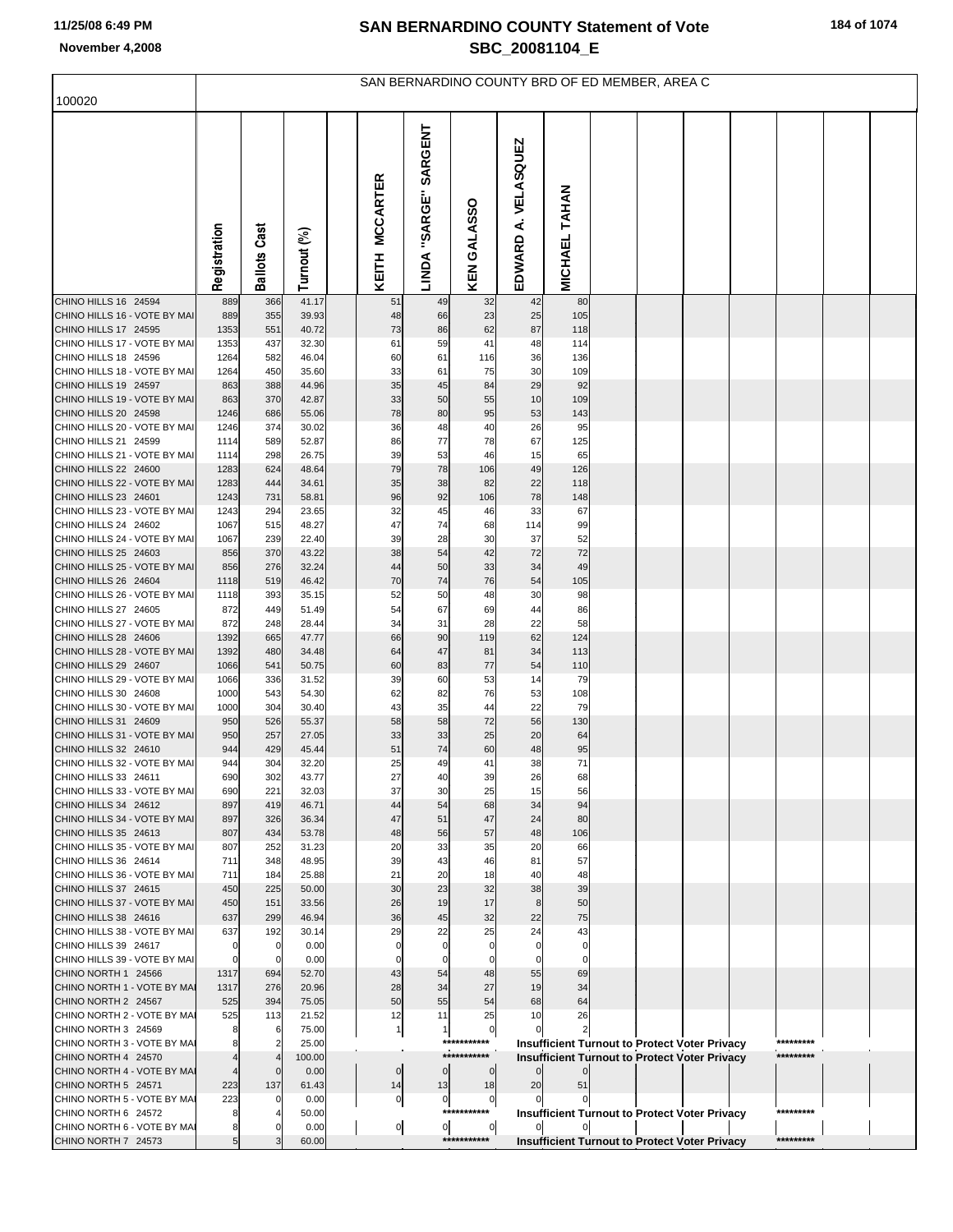|                                                    | SAN BERNARDINO COUNTY BRD OF ED MEMBER, AREA C |                            |                |  |                             |                                 |                                 |                        |                      |                                                      |  |  |  |           |  |  |
|----------------------------------------------------|------------------------------------------------|----------------------------|----------------|--|-----------------------------|---------------------------------|---------------------------------|------------------------|----------------------|------------------------------------------------------|--|--|--|-----------|--|--|
| 100020                                             |                                                |                            |                |  |                             |                                 |                                 |                        |                      |                                                      |  |  |  |           |  |  |
|                                                    | Registration                                   | <b>Ballots Cast</b>        | Turnout (%)    |  | KEITH MCCARTER              | <b>SARGENT</b><br>LINDA "SARGE" | KEN GALASSO                     | A. VELASQUEZ<br>EDWARD | <b>MICHAEL TAHAN</b> |                                                      |  |  |  |           |  |  |
| CHINO NORTH 7 - VOTE BY MA                         |                                                | $\mathbf 0$                | 0.00           |  |                             |                                 |                                 |                        |                      |                                                      |  |  |  |           |  |  |
| CHINO NORTH 8 24574<br>CHINO NORTH 8 - VOTE BY MAI | 98<br>98                                       | 68<br>$\overline{0}$       | 69.39<br>0.00  |  | 17<br>$\mathbf 0$           |                                 | 7                               |                        | 15                   |                                                      |  |  |  |           |  |  |
| CHINO NORTH 9 24575                                | 39                                             | 21                         | 53.85          |  | 6                           |                                 | 3                               |                        |                      |                                                      |  |  |  |           |  |  |
| CHINO NORTH 9 - VOTE BY MAI                        | 39                                             | $\mathbf 0$                | 0.00           |  | $\mathbf 0$                 | $\mathbf 0$                     | $\Omega$                        |                        | $\Omega$             |                                                      |  |  |  |           |  |  |
| CHINO WEST 1 24568                                 | 836                                            | 422                        | 50.48          |  | 59                          | 47                              | 73                              | 63                     | 75                   |                                                      |  |  |  |           |  |  |
| CHINO WEST 1 - VOTE BY MAIL                        | 836                                            | 222                        | 26.56          |  | 25                          | 23                              | 51                              | 24                     | 55                   |                                                      |  |  |  |           |  |  |
| CHINO WEST 2 24576<br>CHINO WEST 2 - VOTE BY MAIL  | 54<br>54                                       | 37<br>$\mathbf 0$          | 68.52<br>0.00  |  | $\overline{7}$<br>$\pmb{0}$ | 5                               | 3                               |                        | 12                   |                                                      |  |  |  |           |  |  |
| CHINO WEST 3 24577                                 |                                                |                            | 75.00          |  |                             | $\mathbf{0}$                    | $\boldsymbol{0}$<br>*********** |                        |                      | <b>Insufficient Turnout to Protect Voter Privacy</b> |  |  |  | ********* |  |  |
| CHINO WEST 3 - VOTE BY MAIL                        | $\overline{4}$                                 |                            | 0.00           |  | $\pmb{0}$                   | $\pmb{0}$                       | 0                               |                        |                      |                                                      |  |  |  |           |  |  |
| CHINO WEST 4 24578                                 | 61                                             | 46                         | 75.41          |  | $\overline{4}$              | $\overline{2}$                  | 10                              | 5                      | 16                   |                                                      |  |  |  |           |  |  |
| CHINO WEST 4 - VOTE BY MAIL                        | 61                                             |                            | 3.28           |  |                             | ***:                            | ******                          |                        |                      | <b>Insufficient Turnout to Protect Voter Privacy</b> |  |  |  | ********* |  |  |
| DEVORE 2 25378<br>DEVORE 2 - VOTE BY MAIL          | $\mathbf 0$<br>$\mathbf 0$                     | $\mathbf 0$<br>$\mathbf 0$ | 0.00<br>0.00   |  | $\pmb{0}$<br>$\pmb{0}$      | $\pmb{0}$<br>$\bf{0}$           | $\bf{0}$<br>$\pmb{0}$           | $\bf{0}$               |                      |                                                      |  |  |  |           |  |  |
| FONTANA 4 24664                                    | 947                                            | 459                        | 48.47          |  | 59                          | 64                              | 55                              | 45                     | 117                  |                                                      |  |  |  |           |  |  |
| FONTANA 4 - VOTE BY MAIL                           | 947                                            | 250                        | 26.40          |  | 41                          | 29                              | 35                              | 20                     | 80                   |                                                      |  |  |  |           |  |  |
| FONTANA 5 24665                                    | 1027                                           | 477                        | 46.45          |  | 42                          | 64                              | 57                              | 45                     | 174                  |                                                      |  |  |  |           |  |  |
| FONTANA 5 - VOTE BY MAIL                           | 1027                                           | 346                        | 33.69          |  | 33                          | 60                              | 39                              | 28                     | 120                  |                                                      |  |  |  |           |  |  |
| FONTANA 10 24670<br>FONTANA 10 - VOTE BY MAIL      | 1440<br>1440                                   | 754<br>345                 | 52.36<br>23.96 |  | 70<br>31                    | 69<br>41                        | 52<br>27                        | 135<br>44              | 136<br>71            |                                                      |  |  |  |           |  |  |
| FONTANA 15 24675                                   | 688                                            | 322                        | 46.80          |  | 41                          | 42                              | 24                              | 65                     | 76                   |                                                      |  |  |  |           |  |  |
| FONTANA 15 - VOTE BY MAIL                          | 688                                            | 212                        | 30.81          |  | 30                          | 29                              | 22                              | 25                     | 75                   |                                                      |  |  |  |           |  |  |
| FONTANA 16 24676                                   | 818                                            | 343                        | 41.93          |  | 35                          | 46                              | 31                              | 85                     | 83                   |                                                      |  |  |  |           |  |  |
| FONTANA 16 - VOTE BY MAIL<br>FONTANA 17 24677      | 818<br>1435                                    | 152<br>705                 | 18.58<br>49.13 |  | 22<br>73                    | 21<br>82                        | 12<br>65                        | 31<br>171              | 33<br>168            |                                                      |  |  |  |           |  |  |
| FONTANA 17 - VOTE BY MAIL                          | 1435                                           | 243                        | 16.93          |  | 26                          | 18                              | 25                              | 62                     | 72                   |                                                      |  |  |  |           |  |  |
| FONTANA 18 24678                                   | 1482                                           | 683                        | 46.09          |  | 76                          | 79                              | 62                              | 189                    | 177                  |                                                      |  |  |  |           |  |  |
| FONTANA 18 - VOTE BY MAIL                          | 1482                                           | 257                        | 17.34          |  | 46                          | 36                              | 30                              | 48                     | 71                   |                                                      |  |  |  |           |  |  |
| FONTANA 19 24679                                   | 1407                                           | 579                        | 41.15          |  | 75                          | 65                              | 67                              | 139                    | 140                  |                                                      |  |  |  |           |  |  |
| FONTANA 19 - VOTE BY MAIL<br>FONTANA 20 24680      | 1407<br>1426                                   | 213<br>563                 | 15.14<br>39.48 |  | 28<br>61                    | 34<br>85                        | 30<br>70                        | 41<br>113              | 50<br>148            |                                                      |  |  |  |           |  |  |
| FONTANA 20 - VOTE BY MAIL                          | 1426                                           | 329                        | 23.07          |  | 40                          | 43                              | 49                              | 44                     | 102                  |                                                      |  |  |  |           |  |  |
| FONTANA 21 24681                                   | 784                                            | 284                        | 36.22          |  | 36                          | 35                              | 34                              | 77                     | 63                   |                                                      |  |  |  |           |  |  |
| FONTANA 21 - VOTE BY MAIL                          | 784                                            | 132                        | 16.84          |  | 19                          | 25                              | 22                              | 23                     | 27                   |                                                      |  |  |  |           |  |  |
| FONTANA 22 24682<br>FONTANA 22 - VOTE BY MAIL      | 1423<br>1423                                   | 580<br>257                 | 40.76<br>18.06 |  | 55<br>27                    | 70<br>45                        | 93<br>42                        | 162<br>49              | 117<br>58            |                                                      |  |  |  |           |  |  |
| FONTANA 23 24683                                   | 1020                                           | 556                        | 54.51          |  | 59                          | 59                              | 80                              | 162                    | 101                  |                                                      |  |  |  |           |  |  |
| FONTANA 23 - VOTE BY MAIL                          | 1020                                           | 211                        | 20.69          |  | 39                          | 27                              | 33                              | 40                     | 51                   |                                                      |  |  |  |           |  |  |
| FONTANA 24 24684                                   | 486                                            | 279                        | 57.41          |  | 42                          | 16                              | 41                              | 78                     | 63                   |                                                      |  |  |  |           |  |  |
| FONTANA 24 - VOTE BY MAIL<br>FONTANA 25 24685      | 486<br>479                                     | 96<br>421                  | 19.75<br>87.89 |  | 11<br>39                    | 13<br>48                        | 11<br>29                        | 18<br>101              | 28<br>130            |                                                      |  |  |  |           |  |  |
| FONTANA 25 - VOTE BY MAIL                          | 479                                            | 95                         | 19.83          |  | 12                          | 10                              | 9                               | 23                     | 24                   |                                                      |  |  |  |           |  |  |
| FONTANA 26 24686                                   | 1320                                           | 741                        | 56.14          |  | 99                          | 92                              | 67                              | 183                    | 162                  |                                                      |  |  |  |           |  |  |
| FONTANA 26 - VOTE BY MAIL                          | 1320                                           | 218                        | 16.52          |  | 26                          | 33                              | 24                              | 37                     | 61                   |                                                      |  |  |  |           |  |  |
| FONTANA 27 24687<br>FONTANA 27 - VOTE BY MAIL      | 909                                            | 782                        | 86.03          |  | 109<br>25                   | 90                              | 54<br>17                        | 169                    | 189                  |                                                      |  |  |  |           |  |  |
| FONTANA 28 24688                                   | 909<br>1017                                    | 199<br>212                 | 21.89<br>20.85 |  | 27                          | 21<br>14                        | 18                              | 29<br>58               | 58<br>47             |                                                      |  |  |  |           |  |  |
| FONTANA 28 - VOTE BY MAIL                          | 1017                                           | 199                        | 19.57          |  | 26                          | 27                              | 17                              | 36                     | 57                   |                                                      |  |  |  |           |  |  |
| FONTANA 33 24724                                   | 523                                            | 288                        | 55.07          |  | 35                          | 35                              | 28                              | 62                     | 79                   |                                                      |  |  |  |           |  |  |
| FONTANA 33 - VOTE BY MAIL                          | 523                                            | 96                         | 18.36          |  | 18                          | 15                              | 5                               | 18                     | 21                   |                                                      |  |  |  |           |  |  |
| FONTANA 34 24725<br>FONTANA 34 - VOTE BY MAIL      | 461<br>461                                     | 226<br>88                  | 49.02<br>19.09 |  | 18<br>15                    | 26<br>10                        | 31<br>12                        | 60<br>16               | 56<br>18             |                                                      |  |  |  |           |  |  |
| FONTANA 35 24726                                   | 711                                            | 324                        | 45.57          |  | 35                          | 31                              | 40                              | 89                     | 77                   |                                                      |  |  |  |           |  |  |
| FONTANA 35 - VOTE BY MAIL                          | 711                                            | 125                        | 17.58          |  | 13                          | 15                              | 13                              | 20                     | 38                   |                                                      |  |  |  |           |  |  |
| FONTANA 36 24727                                   | 875                                            | 458                        | 52.34          |  | 35                          | 48                              | 66                              | 126                    | 99                   |                                                      |  |  |  |           |  |  |
| FONTANA 36 - VOTE BY MAIL                          | 875                                            | 202                        | 23.09          |  | 28                          | 28                              | 38                              | 38                     | 53                   |                                                      |  |  |  |           |  |  |
| FONTANA 37 24728<br>FONTANA 37 - VOTE BY MAIL      | 1078<br>1078                                   | 437<br>273                 | 40.54<br>25.32 |  | 56<br>40                    | 53<br>29                        | 75<br>56                        | 73<br>28               | 113<br>73            |                                                      |  |  |  |           |  |  |
| FONTANA 38 24729                                   | 972                                            | 393                        | 40.43          |  | 32                          | 41                              | 77                              | 92                     | 88                   |                                                      |  |  |  |           |  |  |
| FONTANA 38 - VOTE BY MAIL                          | 972                                            | 190                        | 19.55          |  | 20                          | 18                              | 54                              | 32                     | 50                   |                                                      |  |  |  |           |  |  |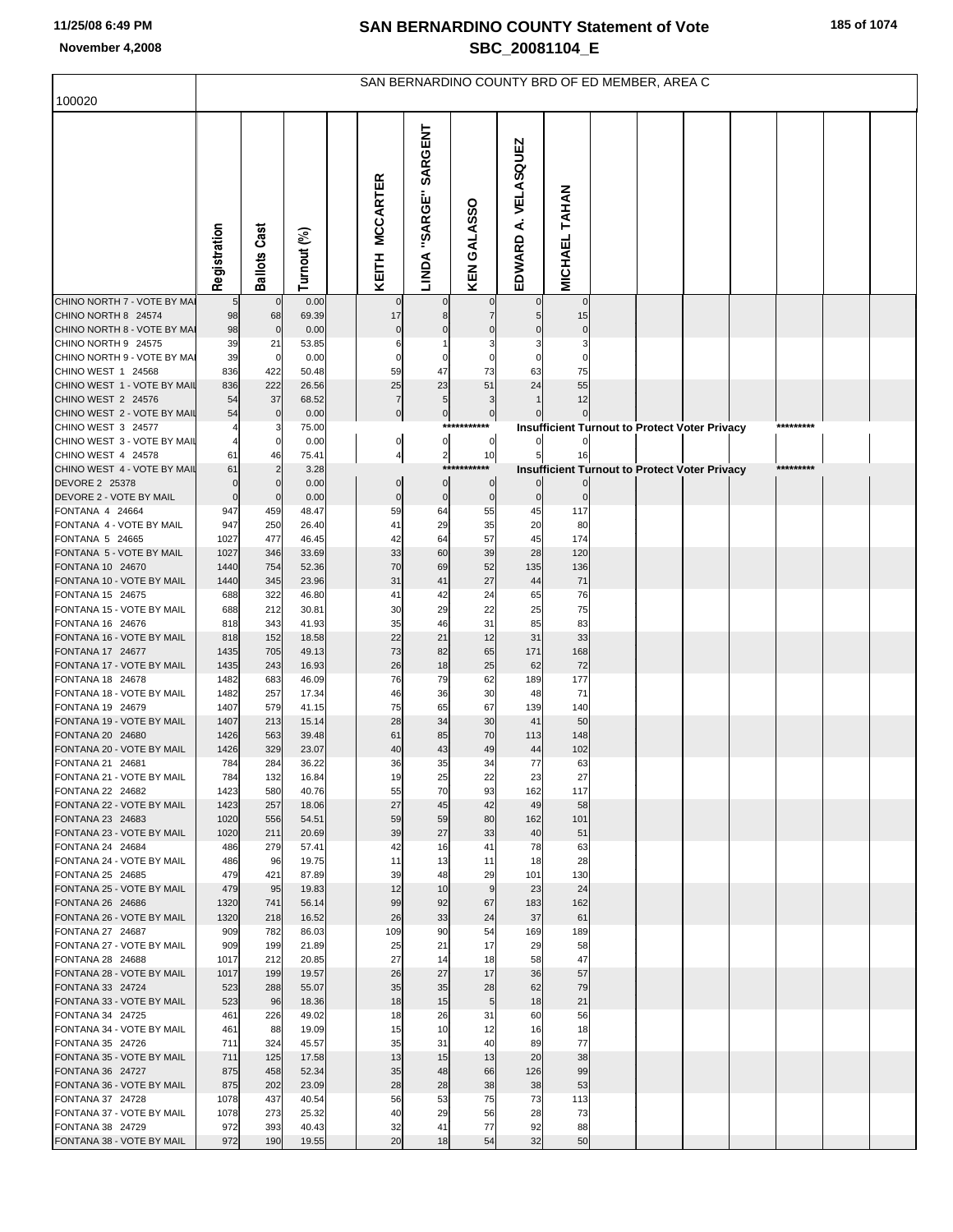|  |  |  |  | 186 of 1074 |
|--|--|--|--|-------------|
|--|--|--|--|-------------|

|                                                    | SAN BERNARDINO COUNTY BRD OF ED MEMBER, AREA C |                     |                |  |                          |                             |                      |                         |                      |  |                                                      |  |  |           |  |
|----------------------------------------------------|------------------------------------------------|---------------------|----------------|--|--------------------------|-----------------------------|----------------------|-------------------------|----------------------|--|------------------------------------------------------|--|--|-----------|--|
| 100020                                             |                                                |                     |                |  |                          |                             |                      |                         |                      |  |                                                      |  |  |           |  |
|                                                    | Registration                                   | <b>Ballots Cast</b> | Turnout (%)    |  | <b>MCCARTER</b><br>KEITH | SARGENT<br>"SARGE"<br>LINDA | KEN GALASSO          | A. VELASQUEZ<br>EDWARD  | <b>MICHAEL TAHAN</b> |  |                                                      |  |  |           |  |
| FONTANA 39 24730                                   | 1276                                           | 566                 | 44.36          |  | 36                       | 51                          | 133                  | 108                     | 123                  |  |                                                      |  |  |           |  |
| FONTANA 39 - VOTE BY MAIL                          | 1276                                           | 360                 | 28.21          |  | 37                       | 23                          | 117                  | 40                      | 89                   |  |                                                      |  |  |           |  |
| FONTANA 40 24731<br>FONTANA 40 - VOTE BY MAIL      | 1063<br>1063                                   | 361<br>283          | 33.96<br>26.62 |  | 30<br>37                 | 33<br>37                    | 67<br>50             | 83<br>42                | 92<br>84             |  |                                                      |  |  |           |  |
| FONTANA 41 24732                                   | 1251                                           | 650                 | 51.96          |  | 56                       | 55                          | 162                  | 128                     | 137                  |  |                                                      |  |  |           |  |
| FONTANA 41 - VOTE BY MAIL                          | 1251                                           | 305                 | 24.38          |  | 41                       | 30                          | 91                   | 29                      | 61                   |  |                                                      |  |  |           |  |
| FONTANA 42 24733                                   | 997                                            | 395                 | 39.62          |  | 17                       | 19                          | 36                   | 38                      | 43                   |  |                                                      |  |  |           |  |
| FONTANA 42 - VOTE BY MAIL<br>FONTANA 45 24694      | 997<br>1253                                    | 247<br>779          | 24.77<br>62.17 |  | 17<br>101                | 9<br>97                     | 24<br>54             | 13<br>133               | 32<br>213            |  |                                                      |  |  |           |  |
| FONTANA 45 - VOTE BY MAIL                          | 1253                                           | 337                 | 26.90          |  | 39                       | 45                          | 36                   | 58                      | 97                   |  |                                                      |  |  |           |  |
| FONTANA 47 24696                                   | 899                                            | 555                 | 61.74          |  | 73                       | 67                          | 37                   | 130                     | 142                  |  |                                                      |  |  |           |  |
| FONTANA 47 - VOTE BY MAIL                          | 899                                            | 205                 | 22.80          |  | 29                       | 19                          | 13                   | 47                      | 69                   |  |                                                      |  |  |           |  |
| FONTANA 49 24698<br>FONTANA 49 - VOTE BY MAIL      | 139<br>139                                     | 70<br>$\mathbf{1}$  | 50.36<br>0.72  |  | 8                        | 10<br>***                   | 11<br>****           | 9                       | 17                   |  | <b>Insufficient Turnout to Protect Voter Privacy</b> |  |  | ********* |  |
| FONTANA 53 24702                                   | 971                                            | 273                 | 28.12          |  | 29                       | 28                          | 11                   | 55                      | 83                   |  |                                                      |  |  |           |  |
| FONTANA 53 - VOTE BY MAIL                          | 971                                            | 251                 | 25.85          |  | 36                       | 15                          | 29                   | 32                      | 73                   |  |                                                      |  |  |           |  |
| FONTANA 54 24703                                   | 1478                                           | 685                 | 46.35          |  | 72                       | 104                         | 77                   | 78                      | 204                  |  |                                                      |  |  |           |  |
| FONTANA 54 - VOTE BY MAIL<br>FONTANA 56 24705      | 1478<br>757                                    | 391<br>355          | 26.45<br>46.90 |  | 63<br>30                 | 45<br>40                    | 42<br>29             | 35<br>80                | 106<br>112           |  |                                                      |  |  |           |  |
| FONTANA 56 - VOTE BY MAIL                          | 757                                            | 179                 | 23.65          |  | 28                       | 19                          | 22                   | 30                      | 56                   |  |                                                      |  |  |           |  |
| FONTANA 57 24706                                   | 888                                            | 412                 | 46.40          |  | 55                       | 57                          | 48                   | 102                     | 93                   |  |                                                      |  |  |           |  |
| FONTANA 57 - VOTE BY MAIL                          | 888                                            | 217                 | 24.44          |  | 37                       | 34                          | 36                   | 43                      | 51                   |  |                                                      |  |  |           |  |
| FONTANA 58 24707<br>FONTANA 58 - VOTE BY MAIL      | 919<br>919                                     | 344<br>163          | 37.43<br>17.74 |  | 36<br>27                 | 49<br>13                    | 34<br>22             | 87<br>19                | 75<br>46             |  |                                                      |  |  |           |  |
| FONTANA 59 24708                                   | 467                                            | 177                 | 37.90          |  | 12                       | 25                          | 28                   | 51                      | 30                   |  |                                                      |  |  |           |  |
| FONTANA 59 - VOTE BY MAIL                          | 467                                            | 117                 | 25.05          |  | 11                       | 19                          | 12                   | 33                      | 26                   |  |                                                      |  |  |           |  |
| FONTANA 60 24709<br>FONTANA 60 - VOTE BY MAIL      | 556                                            | 242<br>109          | 43.53          |  | 19<br>22                 | 37<br>13                    | 23<br>13             | 51<br>20                | 60<br>25             |  |                                                      |  |  |           |  |
| FONTANA 61 24735                                   | 556<br>739                                     | 244                 | 19.60<br>33.02 |  | 23                       | 27                          | 43                   | 39                      | 63                   |  |                                                      |  |  |           |  |
| FONTANA 61 - VOTE BY MAIL                          | 739                                            | 292                 | 39.51          |  | 29                       | 37                          | 46                   | 54                      | 95                   |  |                                                      |  |  |           |  |
| FONTANA 62 24710                                   | 600                                            | 261                 | 43.50          |  | 23                       | 26                          | 38                   | 76                      | 54                   |  |                                                      |  |  |           |  |
| FONTANA 62 - VOTE BY MAIL<br>FONTANA 63 24711      | 600<br>1086                                    | 117<br>542          | 19.50<br>49.91 |  | 8<br>74                  | 18<br>70                    | 12<br>56             | 23<br>85                | 41<br>120            |  |                                                      |  |  |           |  |
| FONTANA 63 - VOTE BY MAIL                          | 1086                                           | 350                 | 32.23          |  | 45                       | 36                          | 25                   | 49                      | 122                  |  |                                                      |  |  |           |  |
| FONTANA 64 24712                                   | 940                                            | 422                 | 44.89          |  | 53                       | 59                          | 41                   | 104                     | 109                  |  |                                                      |  |  |           |  |
| FONTANA 64 - VOTE BY MAIL                          | 940                                            | 143                 | 15.21          |  | 16                       | 23                          | 25                   | 34                      | 24                   |  |                                                      |  |  |           |  |
| FONTANA 65 24736<br>FONTANA 65 - VOTE BY MAIL      | 1030<br>1030                                   | 506<br>244          | 49.13<br>23.69 |  | 64<br>38                 | 70<br>20                    | 56<br>40             | 134<br>40               | 85<br>69             |  |                                                      |  |  |           |  |
| FONTANA 66 24737                                   | 862                                            | 447                 | 51.86          |  | 49                       | 61                          | 42                   | 134                     | 100                  |  |                                                      |  |  |           |  |
| FONTANA 66 - VOTE BY MAIL                          | 862                                            | 142                 | 16.47          |  | 15                       | 16                          | 24                   | 23                      | 40                   |  |                                                      |  |  |           |  |
| FONTANA 67 24738                                   | 818                                            | 323                 | 39.49          |  | 47                       | 34                          | 43                   | 88                      | 64                   |  |                                                      |  |  |           |  |
| FONTANA 67 - VOTE BY MAIL<br>FONTANA 68 24739      | 818<br>938                                     | 156<br>382          | 19.07<br>40.72 |  | 30<br>61                 | 20<br>54                    | 23<br>46             | 28<br>90                | 31<br>67             |  |                                                      |  |  |           |  |
| FONTANA 68 - VOTE BY MAIL                          | 938                                            | 206                 | 21.96          |  | 18                       | 31                          | 31                   | 34                      | 53                   |  |                                                      |  |  |           |  |
| FONTANA 73 24716                                   | $\Omega$                                       | $\mathbf 0$         | 0.00           |  | $\mathbf{0}$             | $\mathbf 0$                 | $\mathbf 0$          | $\mathbf 0$             | $\mathbf 0$          |  |                                                      |  |  |           |  |
| FONTANA 73 - VOTE BY MAIL<br>FONTANA 74 24717      | 0<br>5                                         | 0<br>5              | 0.00<br>100.00 |  |                          |                             |                      | $\mathbf 0$<br>$\Omega$ | $\Omega$             |  |                                                      |  |  |           |  |
| FONTANA 74 - VOTE BY MAIL                          | 5                                              | 0                   | 0.00           |  |                          |                             |                      | 0                       |                      |  |                                                      |  |  |           |  |
| FONTANA 76 24718                                   | $\Omega$                                       | $\mathbf 0$         | 0.00           |  | $\Omega$                 | $\Omega$                    | $\Omega$             | $\Omega$                |                      |  |                                                      |  |  |           |  |
| FONTANA 76 - VOTE BY MAIL                          | $\Omega$                                       | $\mathbf 0$         | 0.00           |  | $\Omega$                 | 0                           | $\mathbf 0$          | $\Omega$                |                      |  |                                                      |  |  |           |  |
| FONTANA 82 24722<br>FONTANA 82 - VOTE BY MAIL      | 177<br>177                                     | 97<br>-1            | 54.80<br>0.56  |  | 12                       | 14                          | 12<br>***********    | 20                      | 31                   |  | <b>Insufficient Turnout to Protect Voter Privacy</b> |  |  | ********* |  |
| FONTANA 83 24723                                   |                                                | 0                   | 0.00           |  | 0                        | $\pmb{0}$                   | $\overline{0}$       | 0                       | $\Omega$             |  |                                                      |  |  |           |  |
| FONTANA 83 - VOTE BY MAIL                          |                                                | $\Omega$            | 0.00           |  | $\Omega$                 | 0                           | $\overline{0}$       | $\mathbf 0$             | $\Omega$             |  |                                                      |  |  |           |  |
| FONTANA WEST 1 24745                               | 684                                            | 596                 | 87.13          |  | 75                       | 93                          | 47                   | 152                     | 128                  |  |                                                      |  |  |           |  |
| FONTANA WEST 1 - VOTE BY N<br>FONTANA WEST 2 24746 | 684<br>681                                     | 134<br>408          | 19.59<br>59.91 |  | 22<br>41                 | 15<br>56                    | $\overline{7}$<br>37 | 28<br>126               | 49<br>76             |  |                                                      |  |  |           |  |
| FONTANA WEST 2 - VOTE BY N                         | 681                                            | 89                  | 13.07          |  | 12                       | 22                          | 8                    | 21                      | 16                   |  |                                                      |  |  |           |  |
| FONTANA WEST 3 24747                               | 999                                            | 943                 | 94.39          |  | 97                       | 92                          | 73                   | 325                     | 208                  |  |                                                      |  |  |           |  |
| FONTANA WEST 3 - VOTE BY N                         | 999                                            | 143                 | 14.31          |  | 20                       | 21                          | 9                    | 38                      | 34                   |  |                                                      |  |  |           |  |
| FONTANA WEST 4 24748                               | 972                                            | 72                  | 7.41           |  | 8                        | $\overline{7}$              | $\overline{3}$       | 25                      | 18                   |  |                                                      |  |  |           |  |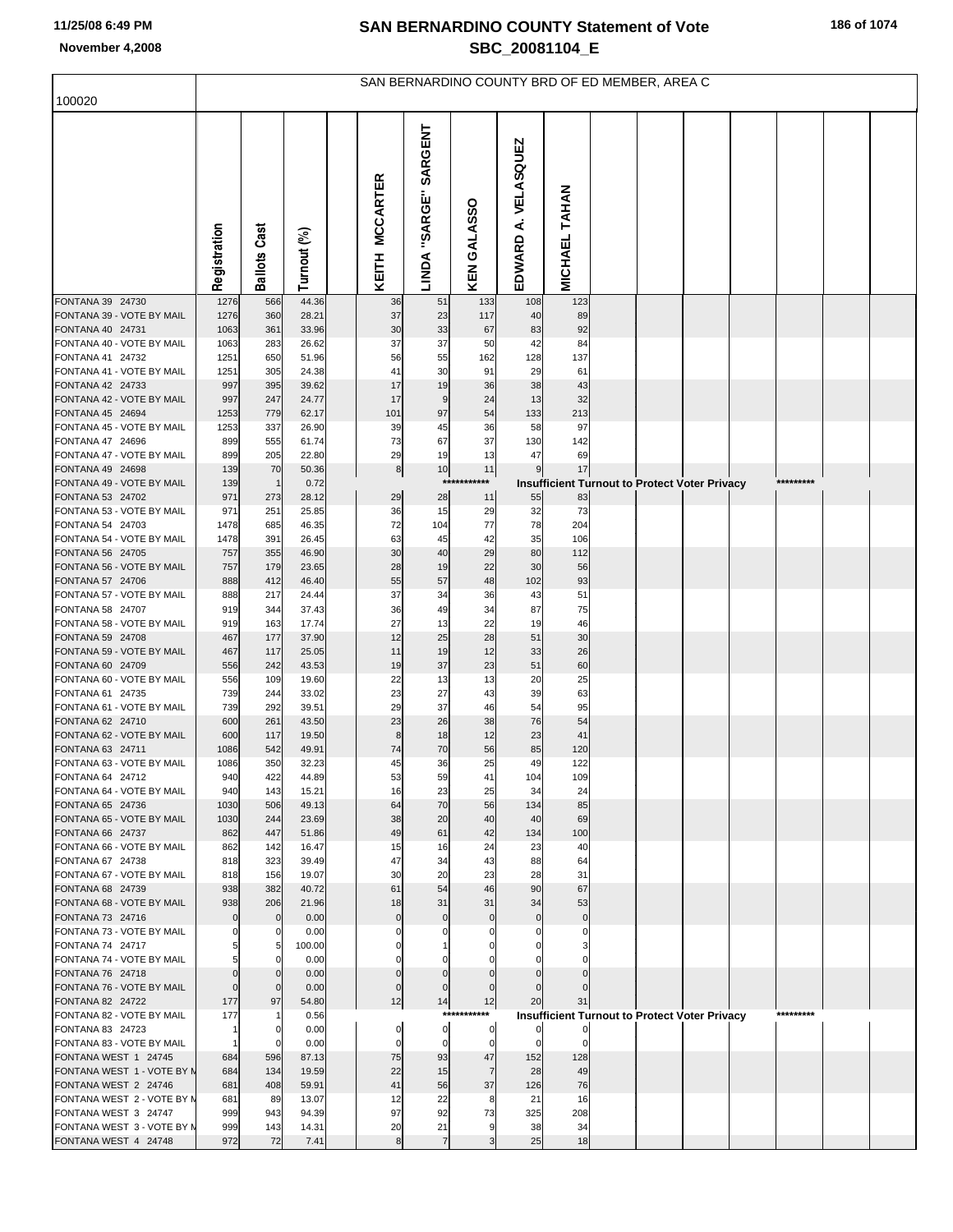| 187 of 1074 |  |  |  |
|-------------|--|--|--|
|-------------|--|--|--|

|                                                     | SAN BERNARDINO COUNTY BRD OF ED MEMBER, AREA C |                     |                |  |                         |                                |                   |                     |                      |  |  |                                                      |  |           |  |
|-----------------------------------------------------|------------------------------------------------|---------------------|----------------|--|-------------------------|--------------------------------|-------------------|---------------------|----------------------|--|--|------------------------------------------------------|--|-----------|--|
| 100020                                              |                                                |                     |                |  |                         |                                |                   |                     |                      |  |  |                                                      |  |           |  |
|                                                     | Registration                                   | <b>Ballots Cast</b> | Turnout (%)    |  | KEITH MCCARTER          | SARGENT<br>LINDA "SARGE"       | KEN GALASSO       | EDWARD A. VELASQUEZ | MICHAEL TAHAN        |  |  |                                                      |  |           |  |
| FONTANA WEST 4 - VOTE BY N                          | 972                                            | 125                 | 12.86          |  | 25                      | 16                             | 9                 | 31                  | 28                   |  |  |                                                      |  |           |  |
| FONTANA WEST 5 24749<br>FONTANA WEST 5 - VOTE BY N  | 860<br>860                                     | 509<br>149          | 59.19<br>17.33 |  | 46<br>18                | 64<br>18                       | 38<br>11          | 172<br>56           | 102<br>27            |  |  |                                                      |  |           |  |
| FONTANA WEST 6 24750                                | 774                                            | 317                 | 40.96          |  | 37                      | 34                             | 34                | 102                 | 59                   |  |  |                                                      |  |           |  |
| FONTANA WEST 6 - VOTE BY N                          | 774                                            | 153                 | 19.77          |  | 17                      | 16                             | 7                 | 43                  | 37                   |  |  |                                                      |  |           |  |
| FONTANA WEST 7 24751                                | 23                                             | 8                   | 34.78          |  | $\mathbf 0$             |                                | $\Omega$          | 3                   | 3                    |  |  |                                                      |  |           |  |
| FONTANA WEST 7 - VOTE BY N<br>FONTANA WEST 8 24752  | 23<br>39                                       | $\overline{0}$      | 0.00           |  |                         |                                | 8                 | 8                   |                      |  |  |                                                      |  |           |  |
| FONTANA WEST 8 - VOTE BY N                          | 39                                             | 28<br>$\mathbf 0$   | 71.79<br>0.00  |  | 2<br>$\mathbf 0$        | $\bf{0}$                       | $\pmb{0}$         | $\pmb{0}$           | $\mathbf 0$          |  |  |                                                      |  |           |  |
| FONTANA WEST 9 24753                                | 772                                            | 100                 | 12.95          |  | 14                      | 14                             | 7                 | 38                  | 12                   |  |  |                                                      |  |           |  |
| FONTANA WEST 9 - VOTE BY N                          | 772                                            | 111                 | 14.38          |  | 22                      | 19                             | 18                | 23                  | 15                   |  |  |                                                      |  |           |  |
| FONTANA WEST 10 24754                               | 429                                            | 184                 | 42.89          |  | 16                      | 18                             | 15                | 58                  | 46                   |  |  |                                                      |  |           |  |
| FONTANA WEST 10 - VOTE BY<br>FONTANA WEST 11 24755  | 429<br>19                                      | 63<br>11            | 14.69<br>57.89 |  | 6<br>3                  | $6\phantom{1}6$<br>$\mathbf 0$ | 11<br>$\mathbf 0$ | 15<br>6             | 19<br>$\overline{2}$ |  |  |                                                      |  |           |  |
| FONTANA WEST 11 - VOTE BY                           | 19                                             | $\overline{0}$      | 0.00           |  | $\mathbf 0$             | $\mathbf 0$                    | $\bf 0$           | $\mathbf 0$         | $\mathbf 0$          |  |  |                                                      |  |           |  |
| FONTANA WEST 13 24757                               | 0                                              | 0                   | 0.00           |  | 0                       | $\Omega$                       | 0                 | $\Omega$            | $\mathsf{C}$         |  |  |                                                      |  |           |  |
| FONTANA WEST 13 - VOTE BY                           | $\mathbf 0$                                    | 0                   | 0.00           |  | 0                       |                                |                   |                     |                      |  |  |                                                      |  |           |  |
| FONTANA WEST 15 24759                               | $\mathbf 0$                                    | 0                   | 0.00           |  | $\Omega$                | $\Omega$                       | $\Omega$          |                     |                      |  |  |                                                      |  |           |  |
| FONTANA WEST 15 - VOTE BY<br>FONTANA WEST 16 24760  | $\Omega$<br>$\mathbf 0$                        | 0<br>$\mathbf{0}$   | 0.00<br>0.00   |  | $\Omega$<br>$\mathbf 0$ | $\Omega$                       | $\mathbf 0$       |                     | C                    |  |  |                                                      |  |           |  |
| FONTANA WEST 16 - VOTE BY                           | $\pmb{0}$                                      | $\mathbf 0$         | 0.00           |  | $\mathbf 0$             | $\pmb{0}$                      | $\mathbf 0$       | $\Omega$            |                      |  |  |                                                      |  |           |  |
| LYTLE CREEK 3 25199                                 | 69                                             | 55                  | 79.71          |  | $\overline{a}$          | $\mathbf{1}$                   | 8                 | 3                   | 18                   |  |  |                                                      |  |           |  |
| LYTLE CREEK 3 - VOTE BY MAIL                        | 69                                             | $\overline{1}$      | 1.45           |  |                         | ****                           | *******           |                     |                      |  |  | <b>Insufficient Turnout to Protect Voter Privacy</b> |  | ********* |  |
| <b>ONTARIO 7 24924</b>                              | 1079                                           | 484                 | 44.86          |  | 51                      | 56                             | 32<br>14          | 82<br>24            | 50                   |  |  |                                                      |  |           |  |
| ONTARIO 7 - VOTE BY MAIL<br><b>ONTARIO 10 24927</b> | 1079<br>1240                                   | 251<br>607          | 23.26<br>48.95 |  | 23<br>93                | 29<br>90                       | 58                | 125                 | 33<br>92             |  |  |                                                      |  |           |  |
| ONTARIO 10 - VOTE BY MAIL                           | 1240                                           | 301                 | 24.27          |  | 55                      | 43                             | 33                | 41                  | 67                   |  |  |                                                      |  |           |  |
| ONTARIO 22 24939                                    | 1476                                           | 824                 | 55.83          |  | 129                     | 134                            | 80                | 87                  | 139                  |  |  |                                                      |  |           |  |
| ONTARIO 22 - VOTE BY MAIL                           | 1476                                           | 294                 | 19.92          |  | 40                      | 52                             | 29                | 28                  | 59                   |  |  |                                                      |  |           |  |
| ONTARIO 34 24951<br>ONTARIO 34 - VOTE BY MAIL       | 1210<br>1210                                   | 465<br>266          | 38.43<br>21.98 |  | 82<br>27                | 66<br>37                       | 48<br>32          | 67<br>35            | 73<br>63             |  |  |                                                      |  |           |  |
| ONTARIO 35 24952                                    | 898                                            | 487                 | 54.23          |  | 68                      | 63                             | 46                | 84                  | 95                   |  |  |                                                      |  |           |  |
| ONTARIO 35 - VOTE BY MAIL                           | 898                                            | 211                 | 23.50          |  | 28                      | 33                             | 24                | 22                  | 47                   |  |  |                                                      |  |           |  |
| ONTARIO 39 24956                                    | 1225                                           | 583                 | 47.59          |  | 89                      | 69                             | 55                | 80                  | 139                  |  |  |                                                      |  |           |  |
| ONTARIO 39 - VOTE BY MAIL<br>ONTARIO 40 24957       | 1225<br>1327                                   | 382<br>605          | 31.18<br>45.59 |  | 58<br>75                | 43<br>62                       | 37<br>73          | 25<br>93            | 110<br>133           |  |  |                                                      |  |           |  |
| ONTARIO 40 - VOTE BY MAIL                           | 1327                                           | 338                 | 25.47          |  | 40                      | 52                             | 36                | 42                  | 99                   |  |  |                                                      |  |           |  |
| ONTARIO 41 24958                                    | 1198                                           | 626                 | 52.25          |  | 71                      | 86                             | 62                | 92                  | 136                  |  |  |                                                      |  |           |  |
| ONTARIO 41 - VOTE BY MAIL                           | 1198                                           | 343                 | 28.63          |  | 47                      | 45                             | 53                | 37                  | 85                   |  |  |                                                      |  |           |  |
| ONTARIO 42 24959<br>ONTARIO 42 - VOTE BY MAIL       | 1231<br>1231                                   | 567<br>378          | 46.06<br>30.71 |  | 87<br>46                | 67<br>41                       | 55<br>52          | 91<br>41            | 117<br>115           |  |  |                                                      |  |           |  |
| ONTARIO 43 24960                                    | 1247                                           | 619                 | 49.64          |  | 91                      | 77                             | 63                | 165                 | 104                  |  |  |                                                      |  |           |  |
| ONTARIO 43 - VOTE BY MAIL                           | 1247                                           | 278                 | 22.29          |  | 37                      | 43                             | 24                | 49                  | 77                   |  |  |                                                      |  |           |  |
| ONTARIO 44 24961                                    | 936                                            | 478                 | 51.07          |  | 75                      | 55                             | 52                | 98                  | 92                   |  |  |                                                      |  |           |  |
| ONTARIO 44 - VOTE BY MAIL                           | 936                                            | 263                 | 28.10          |  | 40                      | 40                             | 27                | 33                  | 56                   |  |  |                                                      |  |           |  |
| ONTARIO 45 24962<br>ONTARIO 45 - VOTE BY MAIL       | 1102<br>1102                                   | 505<br>332          | 45.83<br>30.13 |  | 73<br>58                | 76<br>52                       | 57<br>40          | 85<br>36            | 95<br>68             |  |  |                                                      |  |           |  |
| ONTARIO 46 24963                                    | 899                                            | 405                 | 45.05          |  | 61                      | 66                             | 48                | 67                  | 71                   |  |  |                                                      |  |           |  |
| ONTARIO 46 - VOTE BY MAIL                           | 899                                            | 252                 | 28.03          |  | 22                      | 41                             | 29                | 33                  | 64                   |  |  |                                                      |  |           |  |
| ONTARIO 47 24964                                    | 713                                            | 419                 | 58.77          |  | 61                      | 47                             | 51                | 68                  | 97                   |  |  |                                                      |  |           |  |
| ONTARIO 47 - VOTE BY MAIL<br>ONTARIO 48 24965       | 713<br>151                                     | 190<br>126          | 26.65<br>83.44 |  | 25<br>10                | 25<br>20                       | 23<br>12          | 26<br>7             | 50<br>32             |  |  |                                                      |  |           |  |
| ONTARIO 48 - VOTE BY MAIL                           | 151                                            | $\overline{0}$      | 0.00           |  | 0                       | $\Omega$                       | $\Omega$          |                     | $\mathbf 0$          |  |  |                                                      |  |           |  |
| ONTARIO 49 24966                                    | 17                                             | 17                  | 100.00         |  | $\overline{7}$          | $\mathbf 0$                    | $\mathbf 0$       |                     | $\overline{4}$       |  |  |                                                      |  |           |  |
| ONTARIO 49 - VOTE BY MAIL                           | 17                                             | $\overline{0}$      | 0.00           |  | $\mathbf{0}$            | $\mathbf 0$                    | $\mathbf 0$       | $\Omega$            | $\Omega$             |  |  |                                                      |  |           |  |
| ONTARIO 53 24970                                    | 525                                            | 237                 | 45.14          |  | 29                      | 29                             | 30                | 48                  | 48                   |  |  |                                                      |  |           |  |
| ONTARIO 53 - VOTE BY MAIL<br>ONTARIO 54 24971       | 525<br>612                                     | 148<br>319          | 28.19<br>52.12 |  | 22<br>54                | 26<br>39                       | 22<br>47          | 11<br>58            | 37<br>56             |  |  |                                                      |  |           |  |
| ONTARIO 54 - VOTE BY MAIL                           | 612                                            | 206                 | 33.66          |  | 45                      | 28                             | 25                | 18                  | 33                   |  |  |                                                      |  |           |  |
| ONTARIO 55 24972                                    | 727                                            | 402                 | 55.30          |  | 58                      | 57                             | 32                | 83                  | 63                   |  |  |                                                      |  |           |  |
| ONTARIO 55 - VOTE BY MAIL                           | 727                                            | 164                 | 22.56          |  | 17                      | 24                             | 34                | 26                  | 30                   |  |  |                                                      |  |           |  |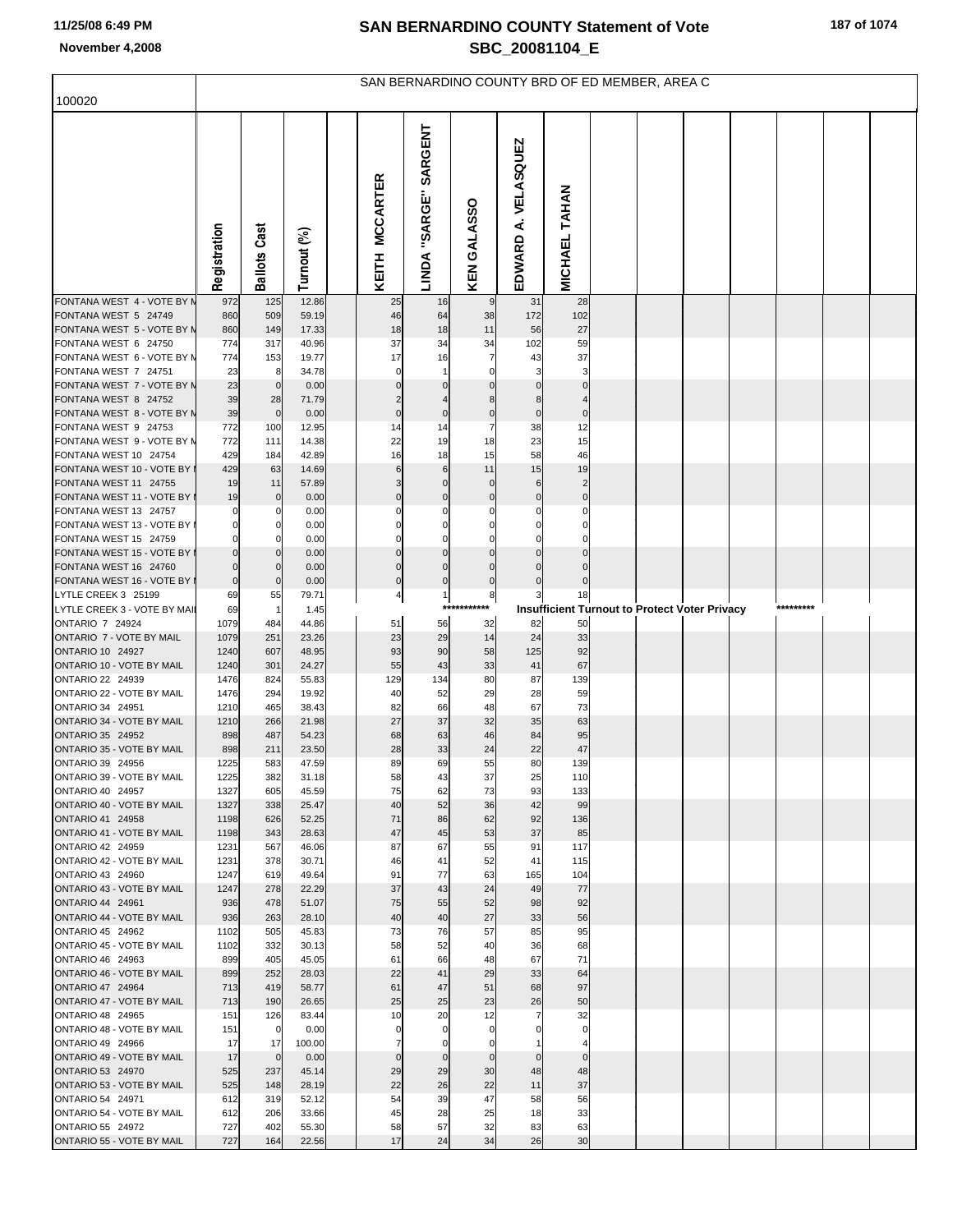|                                                     | SAN BERNARDINO COUNTY BRD OF ED MEMBER, AREA C |                     |                |                |                                                           |                               |                      |                      |                                                      |  |  |  |           |  |  |
|-----------------------------------------------------|------------------------------------------------|---------------------|----------------|----------------|-----------------------------------------------------------|-------------------------------|----------------------|----------------------|------------------------------------------------------|--|--|--|-----------|--|--|
| 100020                                              |                                                |                     |                |                |                                                           |                               |                      |                      |                                                      |  |  |  |           |  |  |
|                                                     | Registration                                   | <b>Ballots Cast</b> | Turnout (%)    | KEITH MCCARTER | SARGENT<br>LINDA "SARGE"                                  | KEN GALASSO                   | EDWARD A. VELASQUEZ  | <b>MICHAEL TAHAN</b> |                                                      |  |  |  |           |  |  |
| <b>ONTARIO 58 24975</b>                             | 518                                            | 265                 | 51.16          | 33             | 37                                                        | 32                            | 36                   | 60                   |                                                      |  |  |  |           |  |  |
| ONTARIO 58 - VOTE BY MAIL<br>ONTARIO 59 24976       | 518<br>430                                     | 187<br>233          | 36.10<br>54.19 | 23<br>47       | 32<br>25                                                  | 27<br>24                      | $\overline{7}$<br>30 | 57<br>54             |                                                      |  |  |  |           |  |  |
| ONTARIO 59 - VOTE BY MAIL                           | 430                                            | 120                 | 27.91          | 15             | 20                                                        | 11                            | 15                   | 28                   |                                                      |  |  |  |           |  |  |
| ONTARIO 61 24978                                    | 143                                            | 85                  | 59.44          | 12             | 18                                                        | 7                             | 12                   | 16                   |                                                      |  |  |  |           |  |  |
| ONTARIO 61 - VOTE BY MAIL                           | 143                                            | 5                   | 3.50           |                | $\mathbf{0}$<br>$\pmb{0}$                                 | $\mathbf{1}$                  |                      |                      |                                                      |  |  |  |           |  |  |
| ONTARIO 62 24979                                    | $\Omega$                                       |                     | 0.00           |                | $***$                                                     | ****                          |                      |                      | <b>Insufficient Turnout to Protect Voter Privacy</b> |  |  |  | ********  |  |  |
| ONTARIO 62 - VOTE BY MAIL<br>ONTARIO 63 24980       | $\Omega$<br>$\Omega$                           |                     | 0.00<br>0.00   |                | $\mathbf 0$<br>$\overline{0}$<br>$\pmb{0}$<br>$\mathbf 0$ | $\overline{0}$<br>$\mathbf 0$ |                      |                      |                                                      |  |  |  |           |  |  |
| ONTARIO 63 - VOTE BY MAIL                           |                                                |                     | 0.00           |                | $\mathbf 0$<br>0                                          | $\Omega$                      |                      |                      |                                                      |  |  |  |           |  |  |
| ONTARIO 64 24981                                    |                                                |                     | 0.00           |                | $\mathbf 0$<br>$\mathbf 0$                                | $\Omega$                      |                      |                      |                                                      |  |  |  |           |  |  |
| ONTARIO 64 - VOTE BY MAIL                           |                                                |                     | 0.00           |                | $\pmb{0}$<br>$\overline{0}$                               | 0                             |                      |                      |                                                      |  |  |  |           |  |  |
| ONTARIO 67 24984                                    |                                                |                     | 100.00         |                |                                                           | ***                           |                      |                      | Insufficient Turnout to Protect Voter Privacy        |  |  |  | ********* |  |  |
| ONTARIO 67 - VOTE BY MAIL<br>ONTARIO 68 24985       |                                                |                     | 0.00<br>75.00  |                | $\circ$<br>$\overline{0}$                                 | $\circ$<br>***********        |                      |                      | <b>Insufficient Turnout to Protect Voter Privacy</b> |  |  |  | ********* |  |  |
| ONTARIO 68 - VOTE BY MAIL                           |                                                |                     | 0.00           |                | $\pmb{0}$<br>0                                            | $\overline{0}$                |                      |                      |                                                      |  |  |  |           |  |  |
| ONTARIO 69 24986                                    | 115                                            | 70                  | 60.87          | 12             | $\overline{\mathbf{3}}$                                   | 6                             | 14                   | 20                   |                                                      |  |  |  |           |  |  |
| ONTARIO 69 - VOTE BY MAIL                           | 115                                            |                     | 0.87           |                |                                                           | $***$                         |                      |                      | Insufficient Turnout to Protect Voter Privacy        |  |  |  | ********* |  |  |
| RANCHO CUCAMONGA 58 250                             | 1397                                           | 647                 | 46.31          | 99             | 101                                                       | 66                            | 64                   | 103                  |                                                      |  |  |  |           |  |  |
| RANCHO CUCAMONGA 58 - VO<br>RANCHO CUCAMONGA 59 250 | 1397<br>1890                                   | 284<br>890          | 20.33<br>47.09 | 32<br>100      | 52<br>124                                                 | 32<br>92                      | 23<br>138            | 67<br>140            |                                                      |  |  |  |           |  |  |
| RANCHO CUCAMONGA 59 - VO                            | 1890                                           | 403                 | 21.32          | 81             | 52                                                        | 44                            | 47                   | 76                   |                                                      |  |  |  |           |  |  |
| RANCHO CUCAMONGA 60 250                             | 1120                                           | 489                 | 43.66          | 63             | 68                                                        | 43                            | 108                  | 92                   |                                                      |  |  |  |           |  |  |
| RANCHO CUCAMONGA 60 - VO                            | 1120                                           | 254                 | 22.68          | 41             | 43                                                        | 18                            | 43                   | 51                   |                                                      |  |  |  |           |  |  |
| RANCHO CUCAMONGA 61 250<br>RANCHO CUCAMONGA 61 - VO | 854<br>854                                     | 406<br>219          | 47.54<br>25.64 | 50<br>34       | 66<br>45                                                  | 45<br>22                      | 113<br>41            | 50<br>36             |                                                      |  |  |  |           |  |  |
| RANCHO CUCAMONGA 62 250                             | 1440                                           | 695                 | 48.26          | 88             | 111                                                       | 60                            | 120                  | 133                  |                                                      |  |  |  |           |  |  |
| RANCHO CUCAMONGA 62 - VO                            | 1440                                           | 406                 | 28.19          | 59             | 84                                                        | 48                            | 46                   | 90                   |                                                      |  |  |  |           |  |  |
| RANCHO CUCAMONGA 78 250                             |                                                |                     | 133.33         |                |                                                           | ****<br>***                   |                      |                      | Insufficient Turnout to Protect Voter Privacy        |  |  |  | ********* |  |  |
| RANCHO CUCAMONGA 78 - VO<br>RANCHO CUCAMONGA 80 250 | $\Omega$                                       |                     | 0.00           |                | 0<br>$\mathbf 0$                                          | 0<br>$\mathbf 0$              |                      |                      |                                                      |  |  |  |           |  |  |
| RANCHO CUCAMONGA 80 - VO                            | $\Omega$                                       |                     | 0.00<br>0.00   |                | $\mathbf 0$                                               | $\mathbf 0$                   |                      |                      |                                                      |  |  |  |           |  |  |
| RANCHO CUCAMONGA 83 250                             | 46                                             | 22                  | 47.83          |                | $\bf8$                                                    | $\overline{c}$                |                      |                      |                                                      |  |  |  |           |  |  |
| RANCHO CUCAMONGA 83 - VO                            | 46                                             | $\Omega$            | 0.00           |                | $\mathbf 0$                                               | 0                             |                      |                      |                                                      |  |  |  |           |  |  |
| RIALTO 11 25154                                     | 583                                            | 256                 | 43.91          | 41             | 36                                                        | 26                            | 57                   | 43                   |                                                      |  |  |  |           |  |  |
| RIALTO 11 - VOTE BY MAIL<br>RIALTO 23 25166         | 583<br>1019                                    | 129<br>327          | 22.13<br>32.09 | 19<br>41       | 15<br>61                                                  | 12<br>26                      | 29<br>70             | 33<br>64             |                                                      |  |  |  |           |  |  |
| RIALTO 23 - VOTE BY MAIL                            | 1019                                           | 163                 | 16.00          | 26             | 31                                                        | 17                            | 33                   | 31                   |                                                      |  |  |  |           |  |  |
| RIALTO 24 25167                                     | 848                                            | 496                 | 58.49          | 54             | 66                                                        | 37                            | 119                  | 87                   |                                                      |  |  |  |           |  |  |
| RIALTO 24 - VOTE BY MAIL                            | 848                                            | 206                 | 24.29          | 33             | 29                                                        | 29                            | 33                   | 45                   |                                                      |  |  |  |           |  |  |
| RIALTO 37 25180<br>RIALTO 37 - VOTE BY MAIL         | 904<br>904                                     | 323<br>164          | 35.73<br>18.14 | 44<br>33       | 60<br>37                                                  | 32<br>13                      | 66<br>27             | 54<br>36             |                                                      |  |  |  |           |  |  |
| RIALTO 39 25182                                     | $\Omega$                                       |                     | 0.00           |                | $\Omega$<br>$\Omega$                                      | $\Omega$                      |                      | $\Omega$             |                                                      |  |  |  |           |  |  |
| RIALTO 39 - VOTE BY MAIL                            | $\Omega$                                       |                     | 0.00           |                | $\mathbf 0$<br>$\Omega$                                   | $\Omega$                      |                      | $\Omega$             |                                                      |  |  |  |           |  |  |
| <b>Precinct Totals</b>                              | 150124                                         | 73156               | 48.73          | 8806           | 9475                                                      | 8857                          | 12774                | 15198                |                                                      |  |  |  |           |  |  |
| <b>VOTE BY MAIL Totals</b>                          | 150124                                         | 38503               | 25.65          | 5062           | 5257                                                      | 4997                          | 4528                 | 9510                 |                                                      |  |  |  |           |  |  |
|                                                     |                                                |                     |                |                |                                                           |                               |                      |                      |                                                      |  |  |  |           |  |  |
| <b>Grand Totals</b>                                 | 150124                                         | 111659              | 74.38          | 13868          | 14732                                                     | 13854                         | 17302                | 24708                |                                                      |  |  |  |           |  |  |
| <b>SAN BERNARDINO</b>                               | 150124                                         | 111659              | 74.38          | 13868          | 14732                                                     | 13854                         | 17302                | 24708                |                                                      |  |  |  |           |  |  |
| <b>STATE BOARD OF EQUALIZATION</b>                  | 143300                                         | 106879              | 74.58          | 13216          | 13976                                                     | 13373                         | 16552                | 23844                |                                                      |  |  |  |           |  |  |
| <b>STATE BOARD OF EQUALIZATI</b><br>26th CONGRESS   | 6824<br>8136                                   | 4780<br>5745        | 70.05<br>70.61 | 652<br>723     | 756<br>843                                                | 481<br>556                    | 750<br>824           | 864<br>964           |                                                      |  |  |  |           |  |  |
| 42nd CONGRESS                                       | 70537                                          | 55878               | 79.22          | 6916           | 7595                                                      | 7523                          | 6790                 | 12203                |                                                      |  |  |  |           |  |  |
| 43rd CONGRESS                                       | 71451                                          | 50036               | 70.03          | 6229           | 6294                                                      | 5775                          | 9688                 | 11541                |                                                      |  |  |  |           |  |  |
| 29th SENATE                                         | 71467                                          | 56550               | 79.13          | 6951           | 7624                                                      | 7568                          | 6820                 | 12244                |                                                      |  |  |  |           |  |  |
| 31st SENATE                                         | 6824                                           | 4780                | 70.05          | 652            | 756                                                       | 481                           | 750                  | 864                  |                                                      |  |  |  |           |  |  |
| 32nd SENATE<br>60th ASSEMBLY                        | 71833<br>38081                                 | 50329<br>30749      | 70.06<br>80.75 | 6265<br>3739   | 6352<br>4076                                              | 5805<br>4284                  | 9732<br>2976         | 11600<br>6822        |                                                      |  |  |  |           |  |  |
| 61st ASSEMBLY                                       | 52780                                          | 40425               | 76.59          | 5277           | 5558                                                      | 4857                          | 6013                 | 8445                 |                                                      |  |  |  |           |  |  |